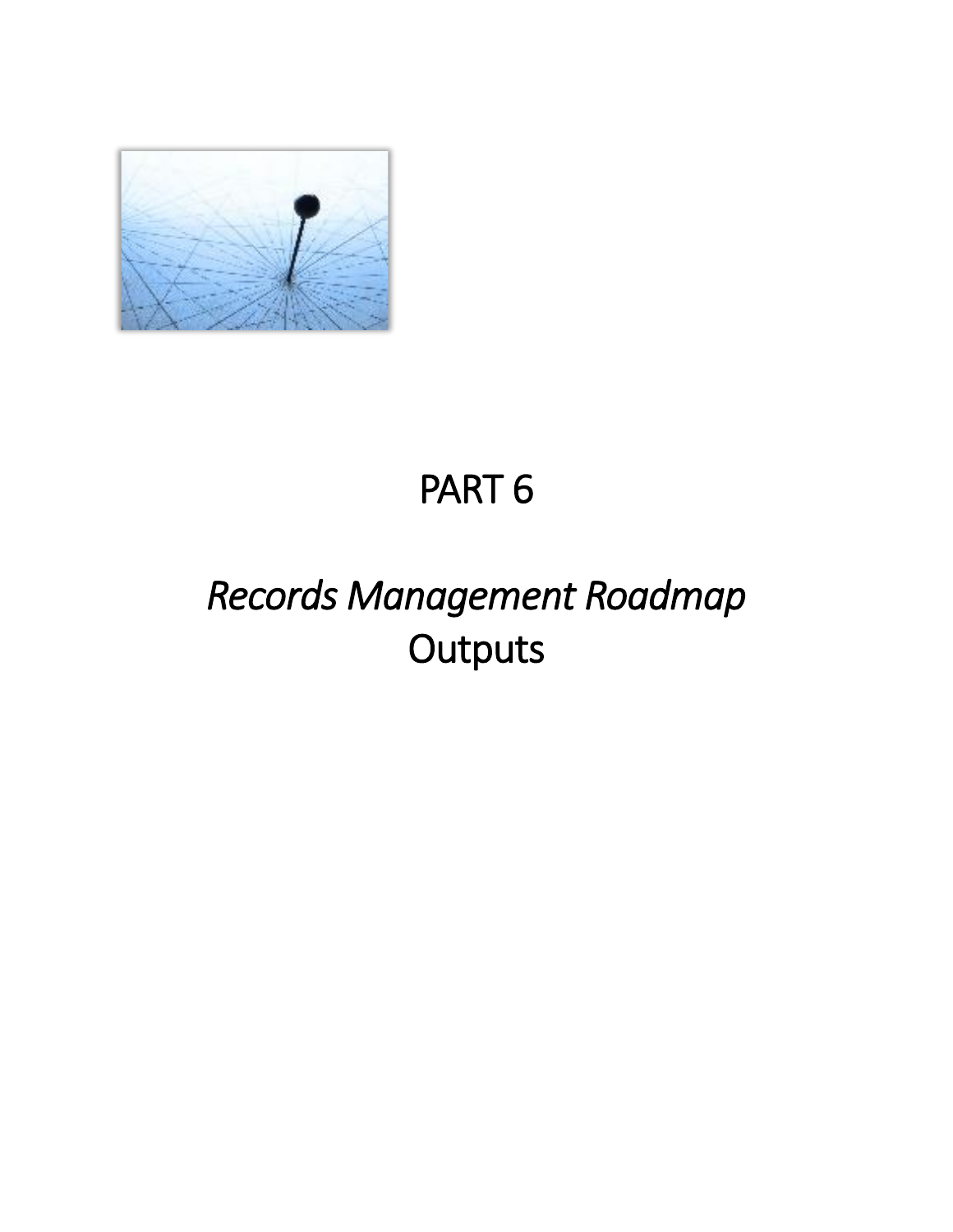### PART 6: *Records Management Roadmap* Outputs

Every milestone in every destination requires your organization to plan an action, execute that action, and document the results. For instance, **Destination 2, Milestone 1** recommends that your organization has **strategic plan** for records management. To accomplish the milestone of developing and implementing a strategic plan, you will end up completing many different steps, including:

- 1. conducting background research
- 2. establishing a team
- 3. soliciting staff input
- 4. developing a project framework
- 5. obtaining senior management support
- 6. researching and developing an environmental scan
- 7. drafting a strategic plan
- 8. reviewing draft environmental scans and strategic plans
- 9. finalizing the environmental scan and strategic plan
- 10. obtaining official support for implementation
- 11. launching and implementing the plan
- 12. providing training and guidance to support implementation
- 13. documenting progress with implementation
- 14. sharing experiences and lessons learned
- 15. preparing for another strategic planning cycle

Of course, when you succeed in implementing a strategic plan, and your organization reaches the *Proactive* level of progress for that milestone, your work is not done. You will need to start the planning cycle again, to prepare an updated strategic plan that ensures your organization's records management program remains successful and effective, especially if roles, functions, or technologies change.

Each milestone on the records management journey involves many steps, and each step can result in many outputs. Many outputs will be common across milestones. Every project requires a project plan, for instance, and staff always need guidance materials. Senior managers need to see reports on progress. Rather than list all the different types of outputs you might end up creating for each milestone*,* we have identified only those **core outputs** (documentary products) that you should create or collect to help your organization succeed with that particular milestone. But we recognize that common outputs exist for all milestones, including, as examples: project plans, lists of team members, project time frames and deadlines, training and guidance materials, drafts and final versions of plans or reports, staff feedback, senior management endorsements, and more.

Remember to keep core documentary products for as long as needed. They are important components of your records management program. Also remember to keep copies of any electronic records or digital content that you add to your organization's website to support records management activities; these electronic records are evidence too.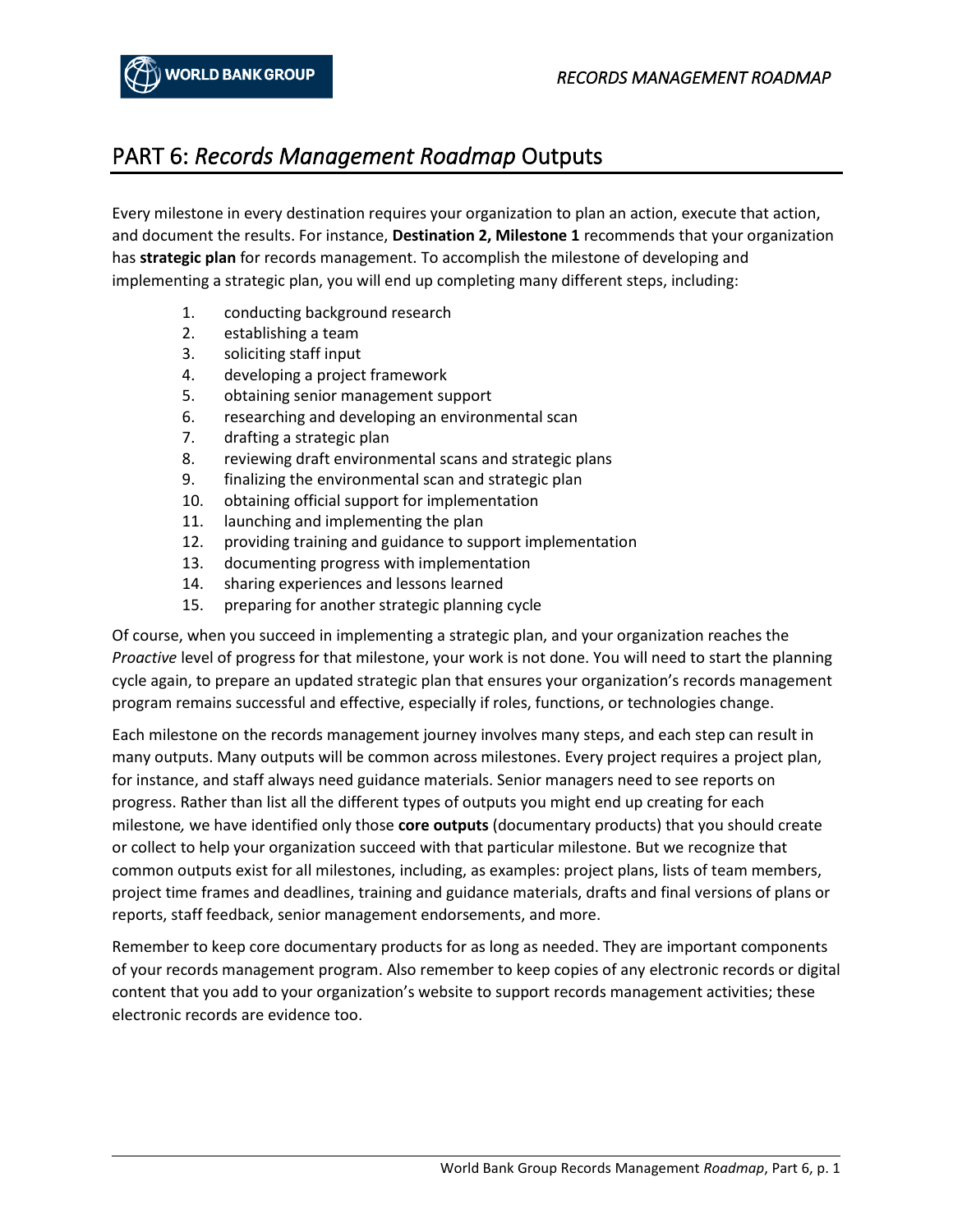### *CORE OUTPUTS*

 $\overline{\phantom{a}}$ 

| <b>DESTINATION 1:</b>                                                                                                       | OUR ORGANIZATION RECOGNIZES THE VALUE OF MANAGING<br><b>RECORDS EFFECTIVELY</b>                                                                                                                                                                                                                                                                                                                                                                                                                                                     |
|-----------------------------------------------------------------------------------------------------------------------------|-------------------------------------------------------------------------------------------------------------------------------------------------------------------------------------------------------------------------------------------------------------------------------------------------------------------------------------------------------------------------------------------------------------------------------------------------------------------------------------------------------------------------------------|
| <b>Milestone</b>                                                                                                            | <b>Core Outputs</b>                                                                                                                                                                                                                                                                                                                                                                                                                                                                                                                 |
| <b>Milestone 1</b><br>Our organization is aware of<br>the value of records<br>management for<br>organizational success      | ➤<br>Awareness raising and orientation materials (brochures and<br>leaflets)<br>Presentation materials (such as PowerPoint slides or handouts)<br>➤<br>Briefing notes and background materials (including "elevator<br>≻<br>speeches")                                                                                                                                                                                                                                                                                              |
| <b>Milestone 2</b><br>Senior managers actively<br>support records management                                                | <b>Business case</b><br>⋗<br>⋗<br><b>Presentation materials</b><br>Briefing notes and background materials<br>➤                                                                                                                                                                                                                                                                                                                                                                                                                     |
| <b>Milestone 3</b><br>Our organization links records<br>management with legal,<br>regulatory, and policy<br>requirements    | ➤<br>List of all laws, regulations, and policies that include record-<br>making or record-keeping obligations, explicit or implicit<br>List of all laws, regulations, and policies that use the terms<br>➤<br>"records," "information," "data," "archives," and other record-<br>making and record-keeping concepts<br>➤<br>List of records that should be created and kept, to comply with<br>legal, regulatory, and policy requirements<br>Awareness raising and orientation materials<br>➤<br><b>Presentation materials</b><br>⋗ |
| Milestone 4<br>Our organization works with<br>allied agencies to support a<br>coordinated approach to<br>records management | Communications with allied agencies<br>➤<br>Project proposals and plans<br>➤<br>➤<br>Formal agreements or informal memoranda of understanding<br>to support cooperation or collaboration<br>Awareness raising and orientation materials<br>⋗<br><b>Presentation materials</b><br>⋗<br>NOTE: if your organization needs to provide the services itself, you<br>will need to develop strategic and project plans, policies and<br>procedures, awareness and orientation materials, presentation<br>materials, and other core outputs. |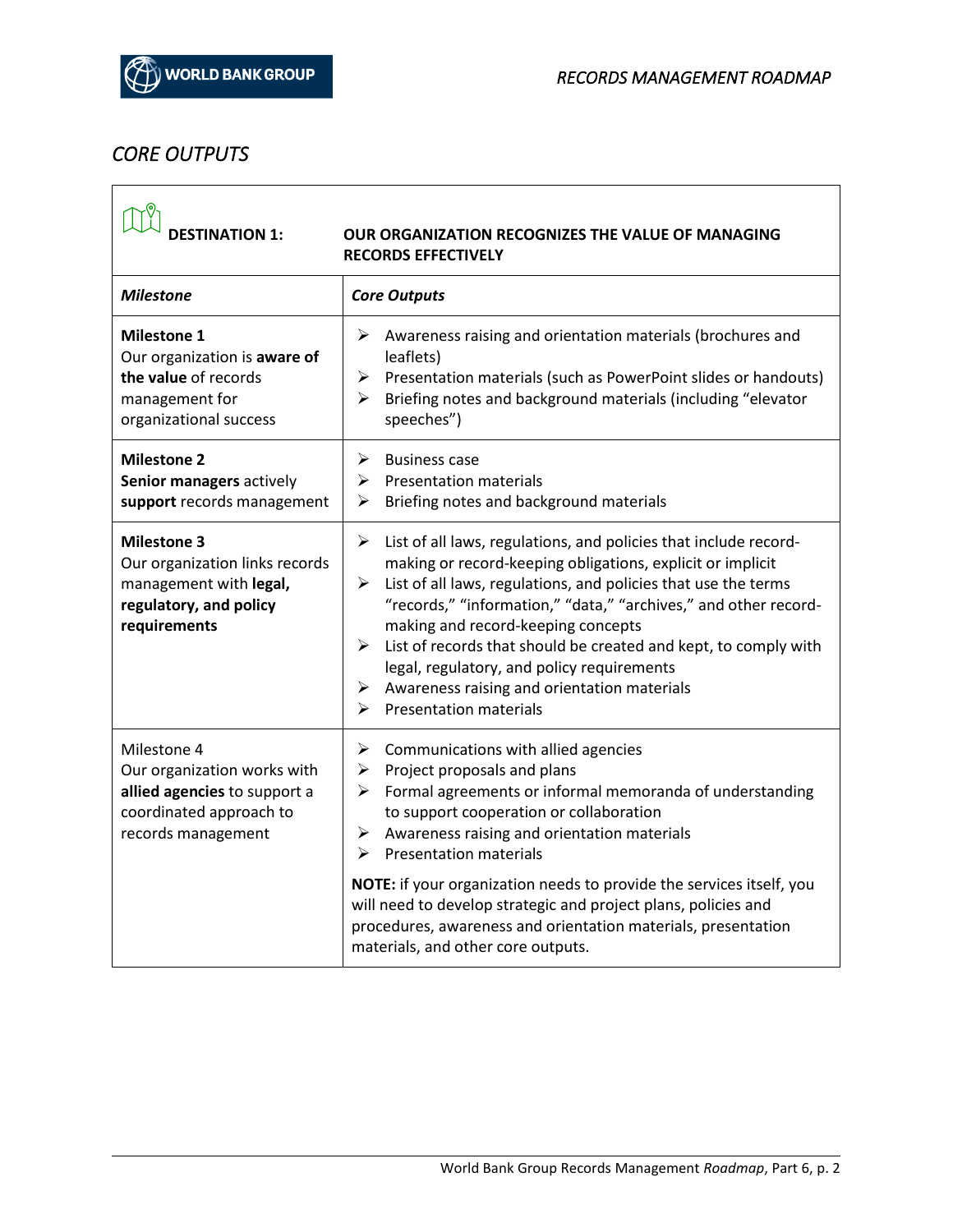| <b>DESTINATION 2:</b>                                                                                        | <b>OUR ORGANIZATION'S RECORDS MANAGEMENT PROGRAM IS</b><br><b>MANAGED STRATEGICALLY</b>                                                                                                                                                                                                                                                                                                                                                        |
|--------------------------------------------------------------------------------------------------------------|------------------------------------------------------------------------------------------------------------------------------------------------------------------------------------------------------------------------------------------------------------------------------------------------------------------------------------------------------------------------------------------------------------------------------------------------|
| <b>Milestone</b>                                                                                             | <b>Core Outputs</b>                                                                                                                                                                                                                                                                                                                                                                                                                            |
| <b>Milestone 1</b><br>Our organization has a<br>strategic plan for records<br>management                     | Environmental scan or assessment of current conditions<br>➤<br>Draft and final strategic plans<br>➤<br>Project planning documents and progress reports<br>➤<br>Awareness raising and orientation materials<br>⋗                                                                                                                                                                                                                                |
| <b>Milestone 2</b><br>Our organization follows<br>formal records management<br>policies and procedures       | ➤<br>List of key standards adopted, with rationale<br>List of ideal and actual policies and procedures developed<br>➤<br>Records management policy instruments<br>➤<br>Records management procedures<br>➤<br>Guidelines for implementation and maintenance of policies and<br>➤<br>procedures and adoption of standards<br>Awareness raising, orientation, and training materials<br>➤<br>Project planning documents and progress reports<br>➤ |
| <b>Milestone 3</b><br>Our organization confirms<br>records management<br>responsibilities of all staff       | Summary of staff responsibilities and tasks for records<br>➤<br>management<br>Revised job descriptions incorporating records management<br>➤<br>duties<br>≻<br>Awareness raising, orientation, and training materials to help<br>staff execute new or different records management<br>responsibilities<br>Reports on staff compliance and challenges or issues with new<br>➤<br>and different records management responsibilities              |
| <b>Milestone 4</b><br>Our organization monitors<br>and audits records<br>management programs and<br>services | Policies, procedures, and guidance materials to define the<br>➤<br>nature and scope of monitoring or audit activities<br>Monitoring and auditing reports (these reports will relate to<br>➤<br>most if not all milestones identified and so are not repeated<br>separately)<br>Project planning documents and progress reports                                                                                                                 |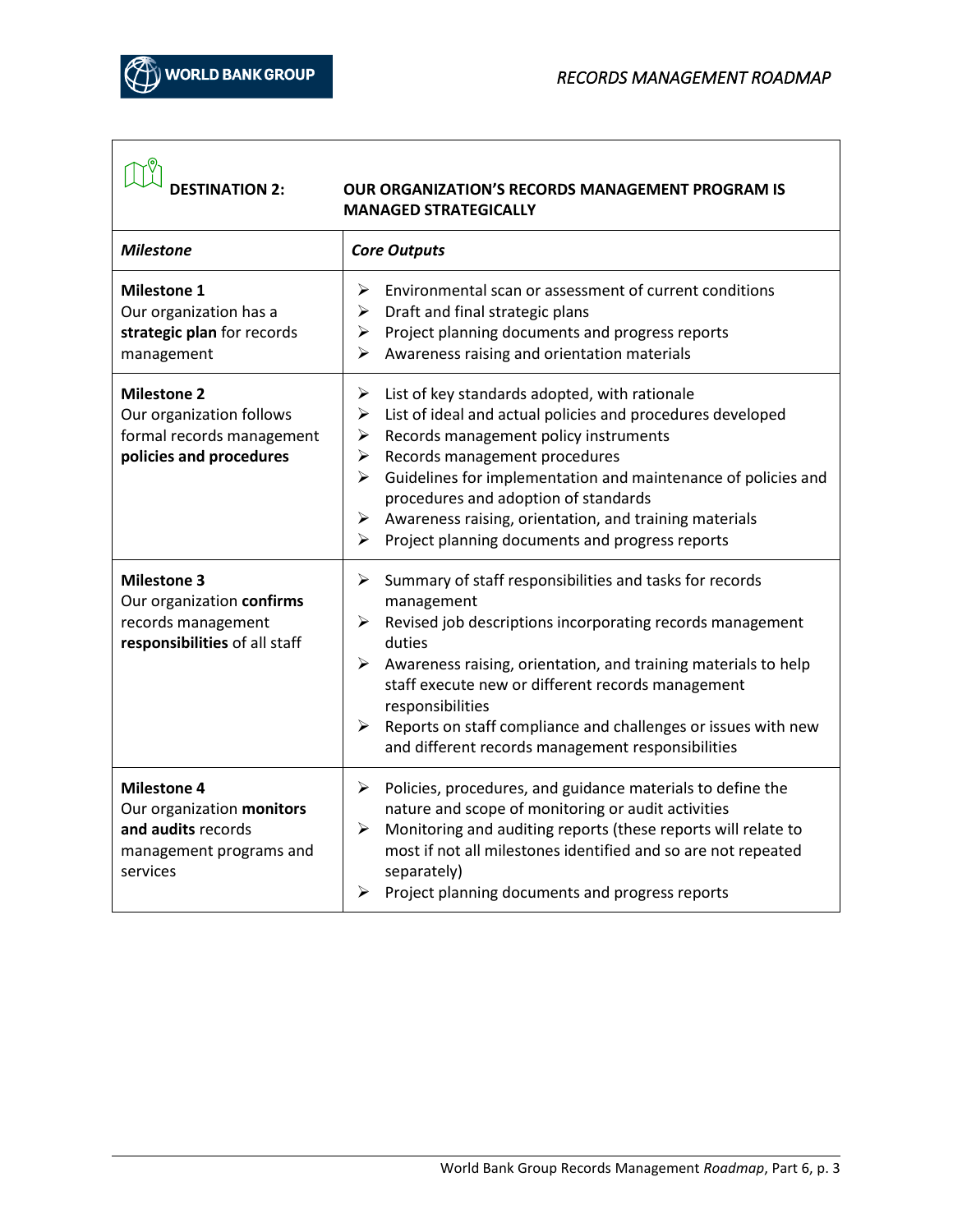| <b>DESTINATION 3:</b>                                                                                                                                  | <b>OUR ORGANIZATION COMMITS SUFFICIENT RESOURCES TO</b><br><b>SUPPORT RECORDS MANAGEMENT</b>                                                                                                                                                                                                                                                                                                                                                                                                                       |
|--------------------------------------------------------------------------------------------------------------------------------------------------------|--------------------------------------------------------------------------------------------------------------------------------------------------------------------------------------------------------------------------------------------------------------------------------------------------------------------------------------------------------------------------------------------------------------------------------------------------------------------------------------------------------------------|
| <b>Milestone</b>                                                                                                                                       | <b>Core Outputs</b>                                                                                                                                                                                                                                                                                                                                                                                                                                                                                                |
| <b>Milestone 1</b><br>Our organization commits<br>adequate financial resources<br>for records management                                               | Financial analysis of RM requirements (to add to business case<br>➤<br>and strategic plan)<br>Documentation of financial expenditures<br>➤<br>Financial tracking and monitoring records to support budgeting<br>➤<br>Awareness raising, orientation, and training materials (to<br>➤<br>support continued provision of adequate financial resources)                                                                                                                                                               |
| <b>Milestone 2</b><br>Our organization provides a<br>secure physical infrastructure<br>and acquires appropriate<br>equipment/technology for<br>records | Inventory of equipment, technology, and the<br>≻<br>physical/electronic location of records and evidence (the<br>inventory is recommended in Destination 5, Milestone 2)<br>List of priority issues for changes in physical infrastructures,<br>≻<br>equipment, and technology, to incorporate into environmental<br>assessments and strategic plans and to maintain as an ongoing<br>resource<br>Awareness raising and orientation materials<br>➤                                                                 |
| <b>Milestone 3</b><br>Our organization engages<br>qualified professionals to<br>perform records management<br>duties                                   | Analysis of staffing requirements to support records<br>➤<br>management for the organization<br>New or revised job descriptions for qualified professional<br>➤<br>records management staff (and revised job descriptions for<br>other staff to recognize daily records management<br>responsibilities)<br>➤<br>Awareness raising, orientation, and training materials to gain<br>staff support across the organization for the role and<br>responsibilities of qualified professional records management<br>staff |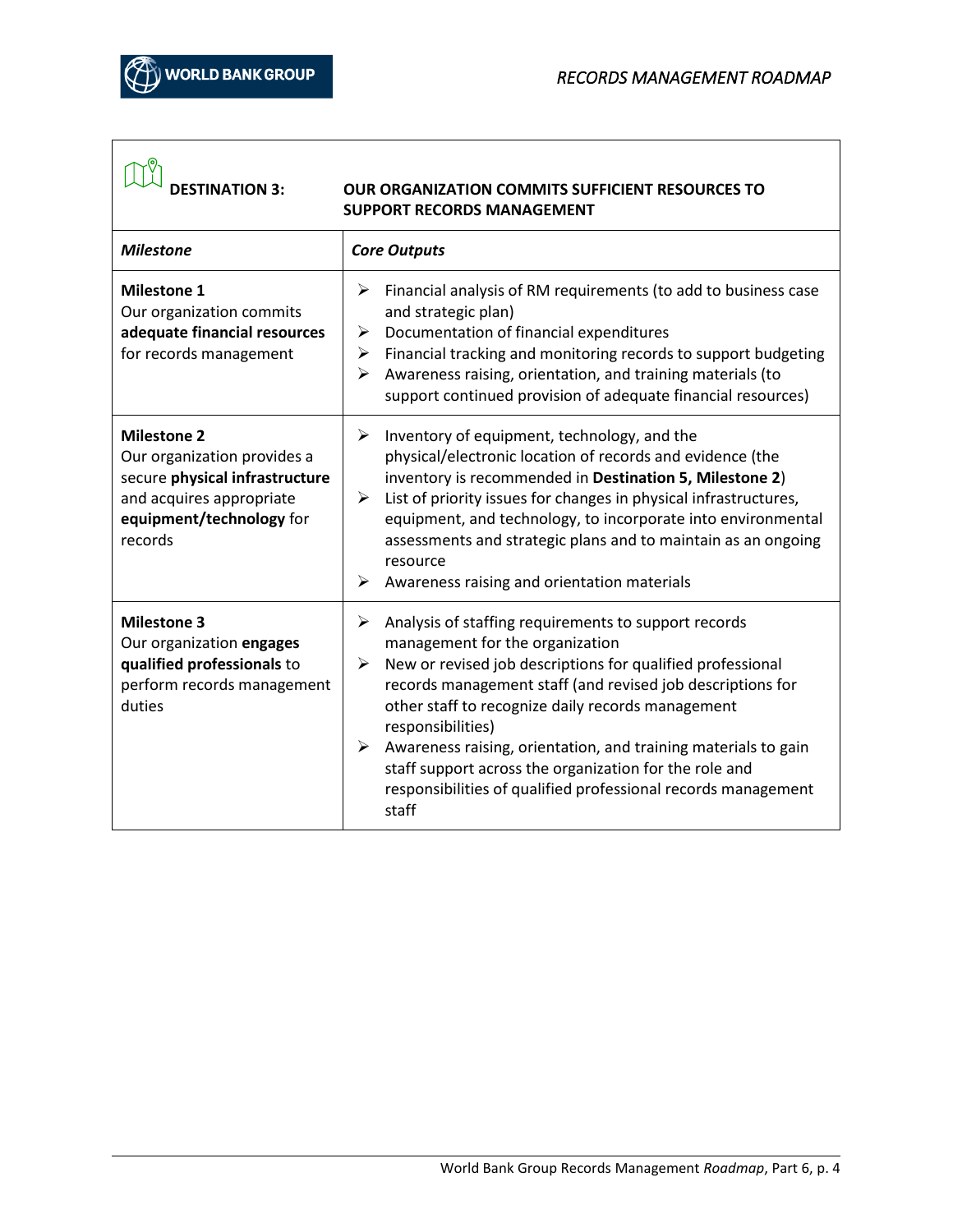| <b>DESTINATION 4:</b><br><b>OUR ORGANIZATION RECOGNIZES THE LINK BETWEEN RECORDS</b><br><b>AND INFORMATION TECHNOLOGY</b>          |                                                                                                                                                                                                                                                                                                                                                                                                                                                                                                                                   |
|------------------------------------------------------------------------------------------------------------------------------------|-----------------------------------------------------------------------------------------------------------------------------------------------------------------------------------------------------------------------------------------------------------------------------------------------------------------------------------------------------------------------------------------------------------------------------------------------------------------------------------------------------------------------------------|
| <b>Milestone</b>                                                                                                                   | <b>Core Outputs</b>                                                                                                                                                                                                                                                                                                                                                                                                                                                                                                               |
| <b>Milestone 1</b><br>Our organization manages all<br>records and evidence<br>effectively, regardless of form<br>or medium         | Inventory of records and archives (the inventory is<br>➤<br>recommended in Destination 5, Milestone 2)<br>Business case for changes to records management systems and<br>➤<br>structures<br>Briefing notes and background materials<br>➤<br>Strategic and project plans<br>➤<br>Project and progress reports<br>➤<br>Awareness raising and orientation materials<br>➤<br><b>Presentation materials</b><br>⋗                                                                                                                       |
| <b>Milestone 2</b><br>Our organization selects<br>information technologies<br>strategically to support<br>records management       | Inventories of equipment and technology<br>➤<br>Strategic and project plans<br>➤<br>Project and progress reports<br>➤<br>Awareness raising and orientation materials<br>➤<br><b>Presentation materials</b><br>⋗                                                                                                                                                                                                                                                                                                                   |
| <b>Milestone 3</b><br>Our organization collaborates<br>with information technology<br>providers to protect records<br>and evidence | ➤<br>Communications with information technology providers<br>Project proposals and plans<br>➤<br>Formal agreements or informal memoranda of understanding<br>⋗<br>to support cooperation or collaboration<br>Awareness raising and orientation materials<br>➤<br><b>NOTE:</b> if your organization needs to provide the services in question<br>itself, you will need to develop strategic and project plans, policies<br>and procedures, awareness and orientation materials, presentation<br>materials, and other core outputs. |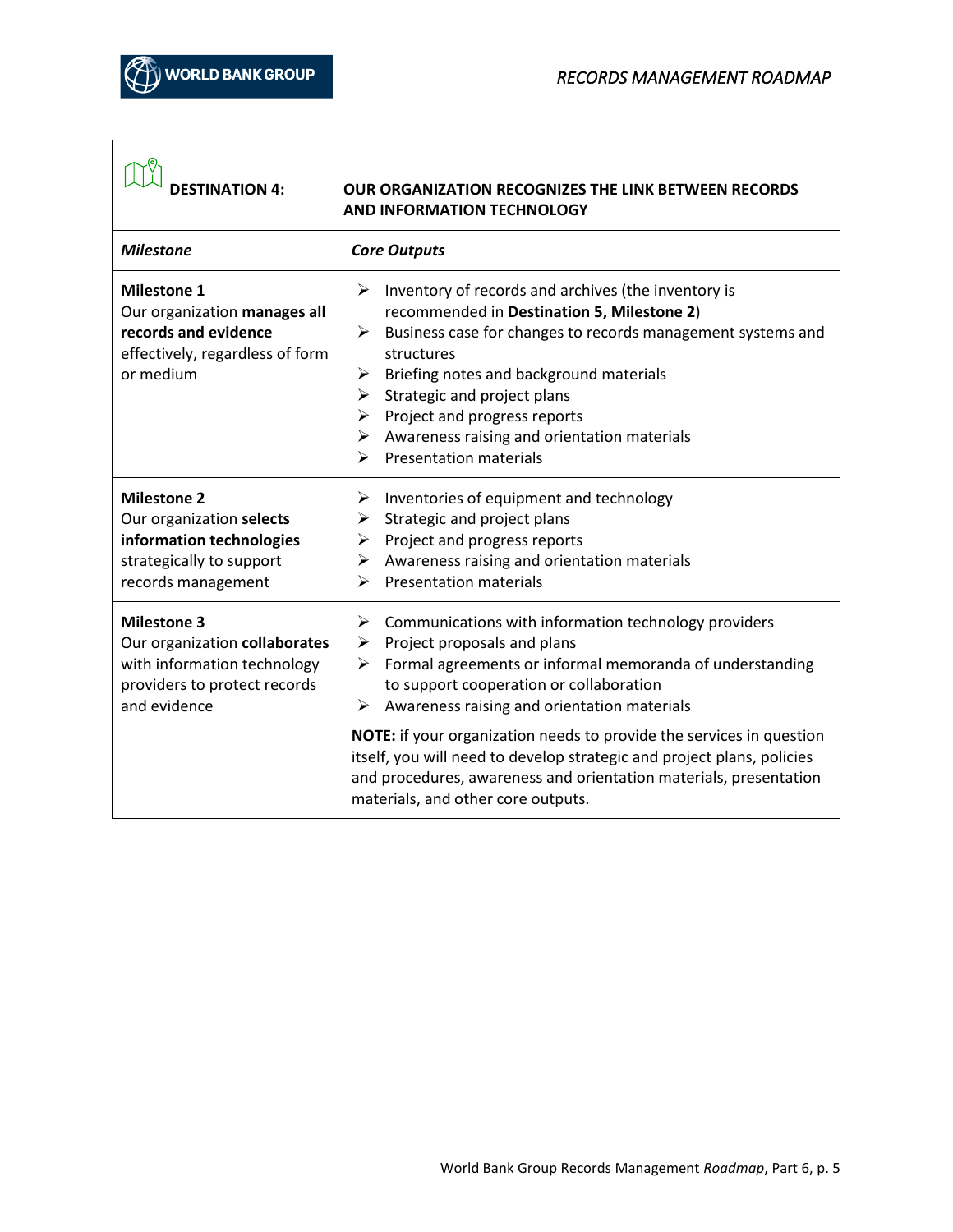| <b>DESTINATION 5:</b>                                                                                  | OUR ORGANIZATION MANAGES RECORDS EFFECTIVELY AND<br><b>ACCOUNTABLY</b>                                                                                                                                                                                                                                                                                                                                                 |
|--------------------------------------------------------------------------------------------------------|------------------------------------------------------------------------------------------------------------------------------------------------------------------------------------------------------------------------------------------------------------------------------------------------------------------------------------------------------------------------------------------------------------------------|
| <b>Milestone</b>                                                                                       | <b>Core Outputs</b>                                                                                                                                                                                                                                                                                                                                                                                                    |
| <b>Milestone 1</b><br>Our organization makes<br>records when they are needed                           | List of existing and potential requirements for documentation<br>➤<br>List of records and documentation to be created and/or<br>➤<br>captured to comply with actual or anticipated duty to<br>document requirements<br>Project planning documents and progress reports<br>➤<br>Policies and procedures to support duty to document<br>≻<br>requirements<br>➤<br>Awareness raising, orientation, and training materials |
| <b>Milestone 2</b><br>Our organization identifies<br>and organizes records<br>logically                | Inventory of records and archives (a critical source of<br>➤<br>information and a priority for action)<br>Project planning documents and progress reports<br>➤<br>Classification schemes for all organizational records<br>➤<br>Policies and procedures to support implementation of schemes<br>➤<br>Awareness raising, orientation, and training materials<br>➤                                                       |
| <b>Milestone 3</b><br>Our organization describes<br>records and evidence<br>consistently               | List of required and optional metadata elements (also<br>➤<br>incorporated into records management systems)<br>Project planning documents and progress reports<br>➤<br>Policies and procedures to support metadata management<br>➤<br>Awareness raising, orientation, and training materials<br>➤                                                                                                                      |
| <b>Milestone 4</b><br>Our organization assigns<br>responsibility for records                           | List of Offices of Primary Responsibility/Official Record Holders<br>➤<br>and designated backups (this information could also be<br>incorporated into classification schemes)<br>Project planning documents and progress reports<br>➤<br>Policies and procedures to support Offices of Primary<br>➤<br>Responsibility/Official Record Holders duties<br>Awareness raising, orientation, and training materials<br>➤    |
| <b>Milestone 5</b><br>Our organization supports<br>staff to manage records and<br>evidence effectively | Project planning documents and progress reports<br>➤<br>Briefing notes and background materials<br>➤<br>Awareness raising, orientation, and training materials (note<br>➤<br>overlap with training resources needed to support other<br>milestones)                                                                                                                                                                    |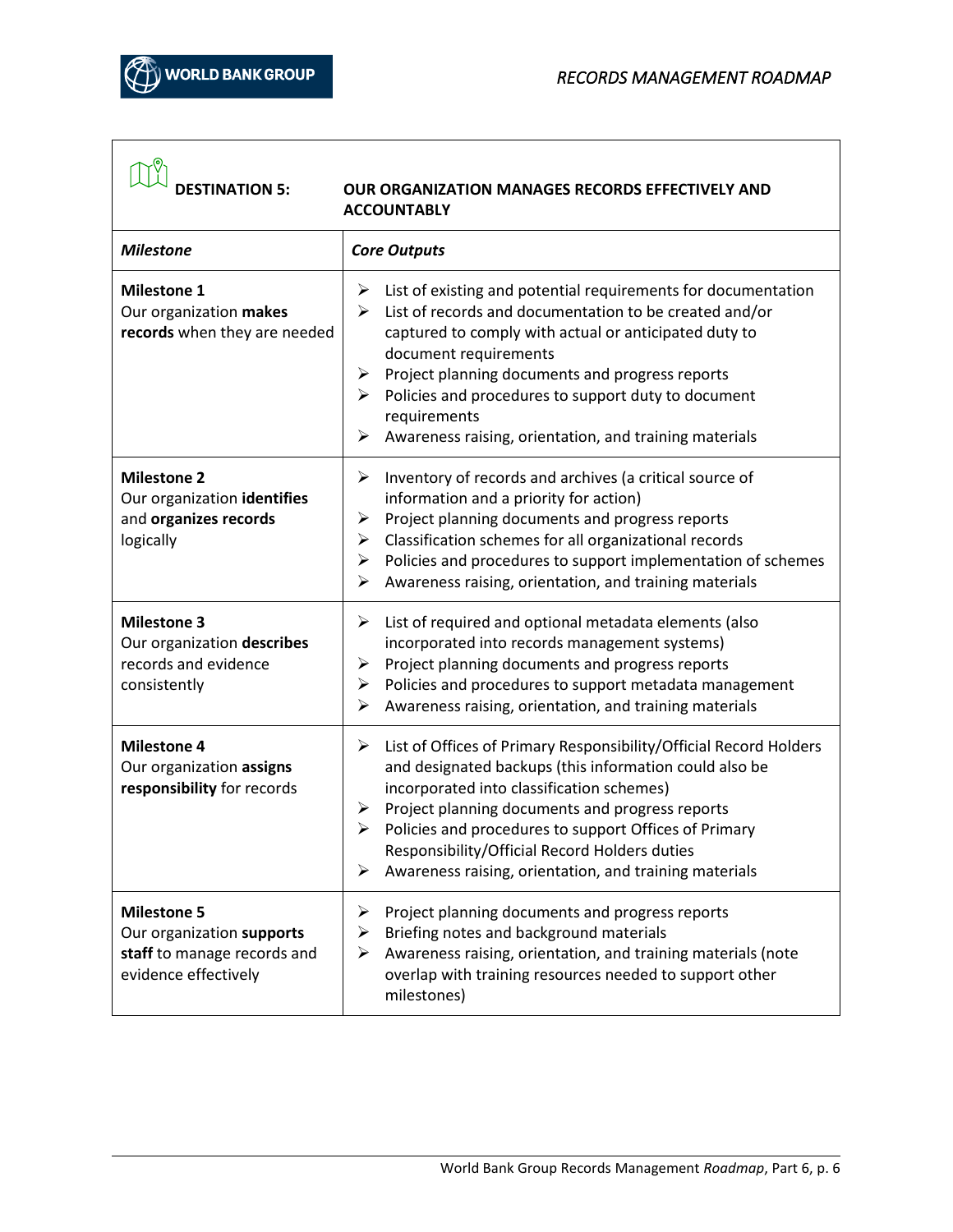| <b>DESTINATION 6:</b>                                                                  | OUR ORGANIZATION PROVIDES APPROPRIATE ACCESS TO RECORDS                                                                                                                                                                                                                                                                                                                                                                                                                                                                                                  |
|----------------------------------------------------------------------------------------|----------------------------------------------------------------------------------------------------------------------------------------------------------------------------------------------------------------------------------------------------------------------------------------------------------------------------------------------------------------------------------------------------------------------------------------------------------------------------------------------------------------------------------------------------------|
| <b>Milestone</b>                                                                       | <b>Core Outputs</b>                                                                                                                                                                                                                                                                                                                                                                                                                                                                                                                                      |
| <b>Milestone 1</b><br>Our organization proactively<br>releases records to the public   | Identification of records and archives that may be released<br>➤<br>publicly (the inventory is recommended in Destination 5,<br>Milestone 2)<br>Project planning documents and progress reports<br>➤<br>Identification of records to be made available proactively<br>➤<br>(normally incorporated into classification schemes and identified<br>in procedures and guidance associated with proactive disclosure)<br>Policies and procedures to support proactive disclosure<br>➤<br>Awareness raising, orientation, and training materials<br>➤          |
| <b>Milestone 2</b><br>Our organization protects<br>private and personal<br>information | Identification of private or personal information in records and<br>➤<br>archives (the inventory is recommended in Destination 5,<br>Milestone 2)<br>Project planning documents and progress reports<br>➤<br>Identification of records with private or personal information<br>⋗<br>(normally incorporated into classification schemes)<br>Policies and procedures to support protection of privacy<br>➤<br>Awareness raising, orientation, and training materials<br>⋗                                                                                  |
| <b>Milestone 3</b><br>Our organization protects<br>sensitive or secret<br>information  | Identification of sensitive or secret information in records and<br>⋗<br>archives. (Note that the inventory recommended as part of<br>Destination 5, Milestone 2, is a critical source of information.)<br>Project planning documents and progress reports<br>➤<br>Identification of records with sensitive or secret information<br>➤<br>(normally incorporated into classification schemes)<br>Policies and procedures to support protection of sensitive or<br>➤<br>secret information<br>Awareness raising, orientation, and training materials<br>➤ |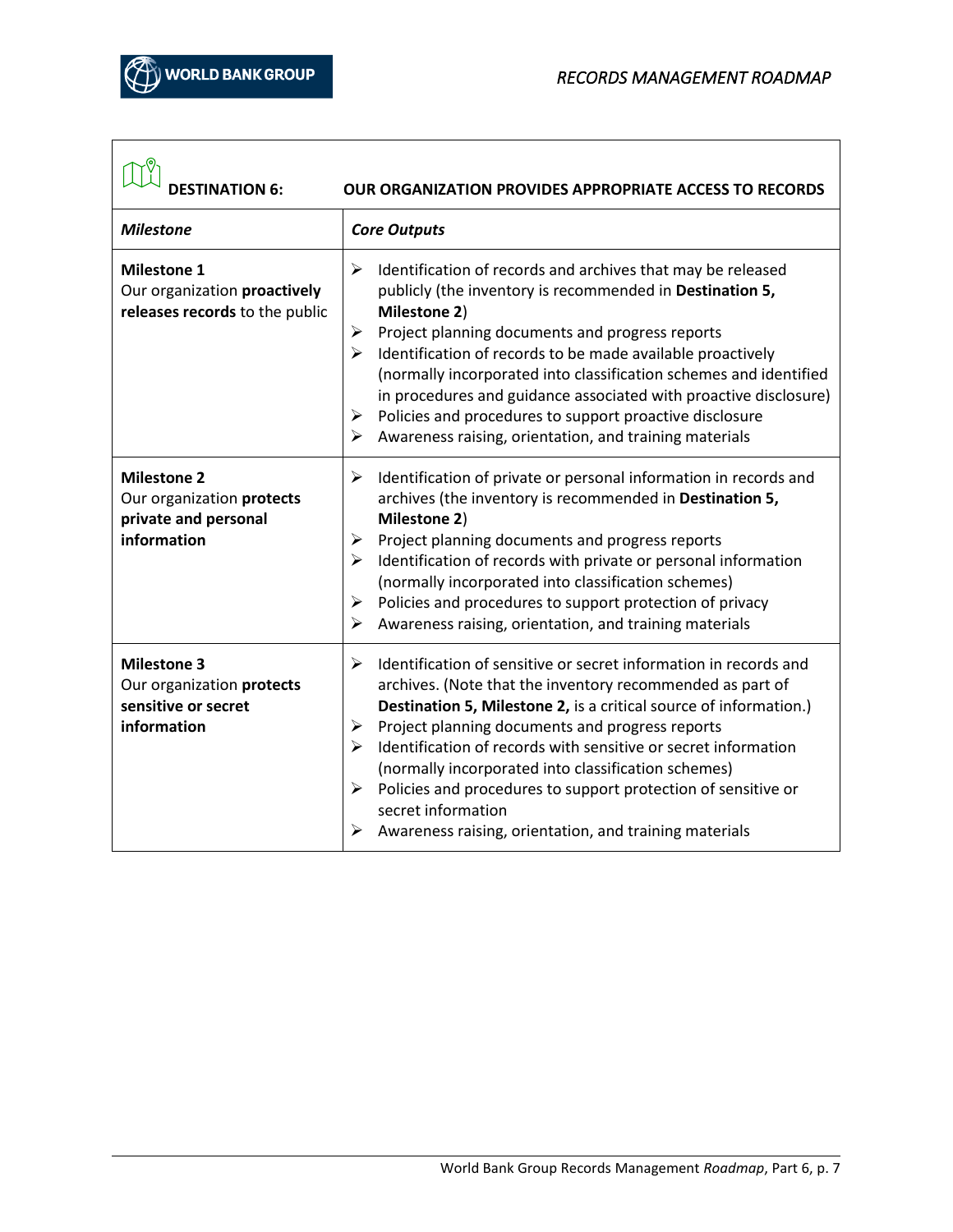| $\boxed{\mathbb{C}^{\mathbb{Q}}_k}$ DESTINATION 7: |                                                          |
|----------------------------------------------------|----------------------------------------------------------|
|                                                    | <b>OUR ORGANIZATION STORES RECORDS APPROPRIATELY AND</b> |
|                                                    | <b>DISPOSES OF THEM REGULARLY</b>                        |

| <b>Milestone</b>                                                                                                            | <b>Core Outputs</b>                                                                                                                                                                                                                                                                                                                                                                                                                                                                                                                                                                                                                                                                                                                                                                                                                                           |
|-----------------------------------------------------------------------------------------------------------------------------|---------------------------------------------------------------------------------------------------------------------------------------------------------------------------------------------------------------------------------------------------------------------------------------------------------------------------------------------------------------------------------------------------------------------------------------------------------------------------------------------------------------------------------------------------------------------------------------------------------------------------------------------------------------------------------------------------------------------------------------------------------------------------------------------------------------------------------------------------------------|
| <b>Milestone 1</b><br>Our organization stores<br>records and evidence<br>appropriately, regardless of<br>form or medium     | Identification of the current location of records and evidence<br>➤<br>(the inventory is recommended in Destination 5, Milestone 2)<br>Strategic plan for storage management and systems<br>➤<br>Project planning documents and progress reports<br>➤<br>Policies and procedures to support records storage<br>➤<br>➤<br>Identification and tracking information to locate records and<br>evidence<br>Monitoring reports on use of storage and issues or risks arising<br>➤<br>Awareness raising, orientation, and training materials<br>➤                                                                                                                                                                                                                                                                                                                    |
| <b>Milestone 2</b><br>Our organization protects<br>records and evidence in an<br>emergency                                  | ≻<br>Identification of the location of all records and evidence, to<br>support the identification of vital and high-risk records (the<br>inventory is recommended in Destination 5, Milestone 2)<br>Strategic plan for emergency planning<br>➤<br>Project planning documents and progress reports<br>➤<br>List of vital records and evidence, with dentification and<br>➤<br>tracking information to locate vital records in an emergency<br>Vital records management plan<br>➤<br>Emergency response plan<br>➤<br>Emergency planning test results and reports<br>➤<br>Policies and procedures to support vital records management<br>➤<br>and emergency planning and response<br>➤<br>Monitoring reports on environmental risks or hazards, to<br>support mitigation and reduce the risk of emergencies<br>➤<br>Awareness raising, orientation, and training |
| <b>Milestone 3</b><br>Our organization retains<br>records for as long as needed<br>and disposes of records<br>appropriately | Identification of all records and evidence (the inventory is<br>➤<br>recommended in Destination 5, Milestone 2)<br>≻<br>Project planning documents and progress reports<br>Retention schedules for all organizational records<br>➤<br>Completed and approved disposal authorities<br>➤<br>Policies and procedures to support implementation of<br>➤<br>schedules and authorities<br>➤<br>Awareness raising, orientation, and training materials                                                                                                                                                                                                                                                                                                                                                                                                               |